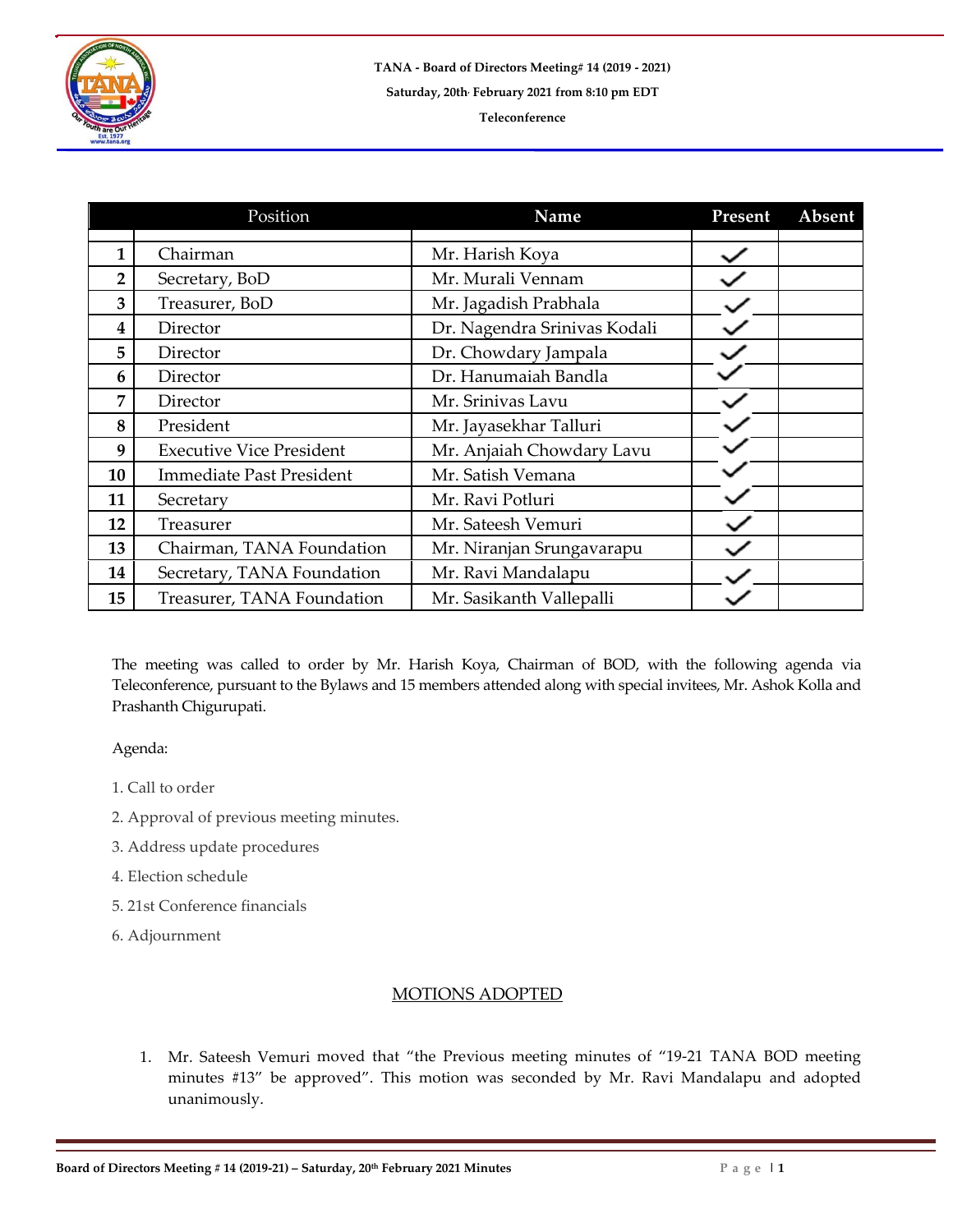

- 2. Mr. Sateesh Vemuri moved to appoint 5-member committee with the following members to review and submit a report on the database integrity and voters list and fix any issues by Feb. 27th, 2021.
	- 1. Mr. Chowdary Jampala
	- 2. Mr. Anjaiah Chowdary Lavu
	- 3. Mr. Ravi Potluri
	- 4. Mr. Ashok Kolla
	- 5. Mr. Prashanth Chigurupati

This motion was seconded by Mr. Jagadish Prabhala and was adopted unanimously.

- 3. Mr. Anjaiah Chowdary Lavu moved to appoint 5-member committee with the following members to review the address change requests and come up with a recommendation with guidelines and process to validate them.
	- 1. Mr. Chowdary Jampala
	- 2. Mr. Hanumaiah Bandla
	- 3. Mr. Murali Vennam
	- 4. Mr. Ravi Potluri
	- 5. Mr. Ashok Kolla

This motion was seconded by Mr. Satish Vemana and was adopted unanimously.

- 4. The Chairman of BoD, Mr Harish Koya reported that by the unanimous of consent of the board members thru email, the following requests by the Election committee is approved.
	- 1. To extend the deadline to receive nominations until Feb 18th if they were marked to be delivered Feb 13th by courier services.
	- 2. To extend the date to Feb. 18th, 2021 for the approval of nominations/notification to candidates.
- 5. Mr. Murali Vennam moved to "approve the changes to election schedule as listed below"
	- 1. Last date for receipt of nominations (post marked to be delivered on or before 13th Feb) Tuesday, Feb 23, 2021
	- 2. Approval of nominations/notification to candidate Thursday, Feb 25, 2021
	- 3. Last date for withdrawal of nominations: Sunday, February 28, 2021
	- 4. Publication/notification of final list of Nominations: Monday, March 1, 2021
	- 5. Post information about candidates on TANA website: Wednesday, March 3, 2021

This motion was seconded by Mr. Ravi Potluri and was adopted unanimously

6. Mr. Bandla Hanumaiah moved to adjourn the meeting. This motion was seconded by Mr. Ravi Potluri and was adopted unanimously.